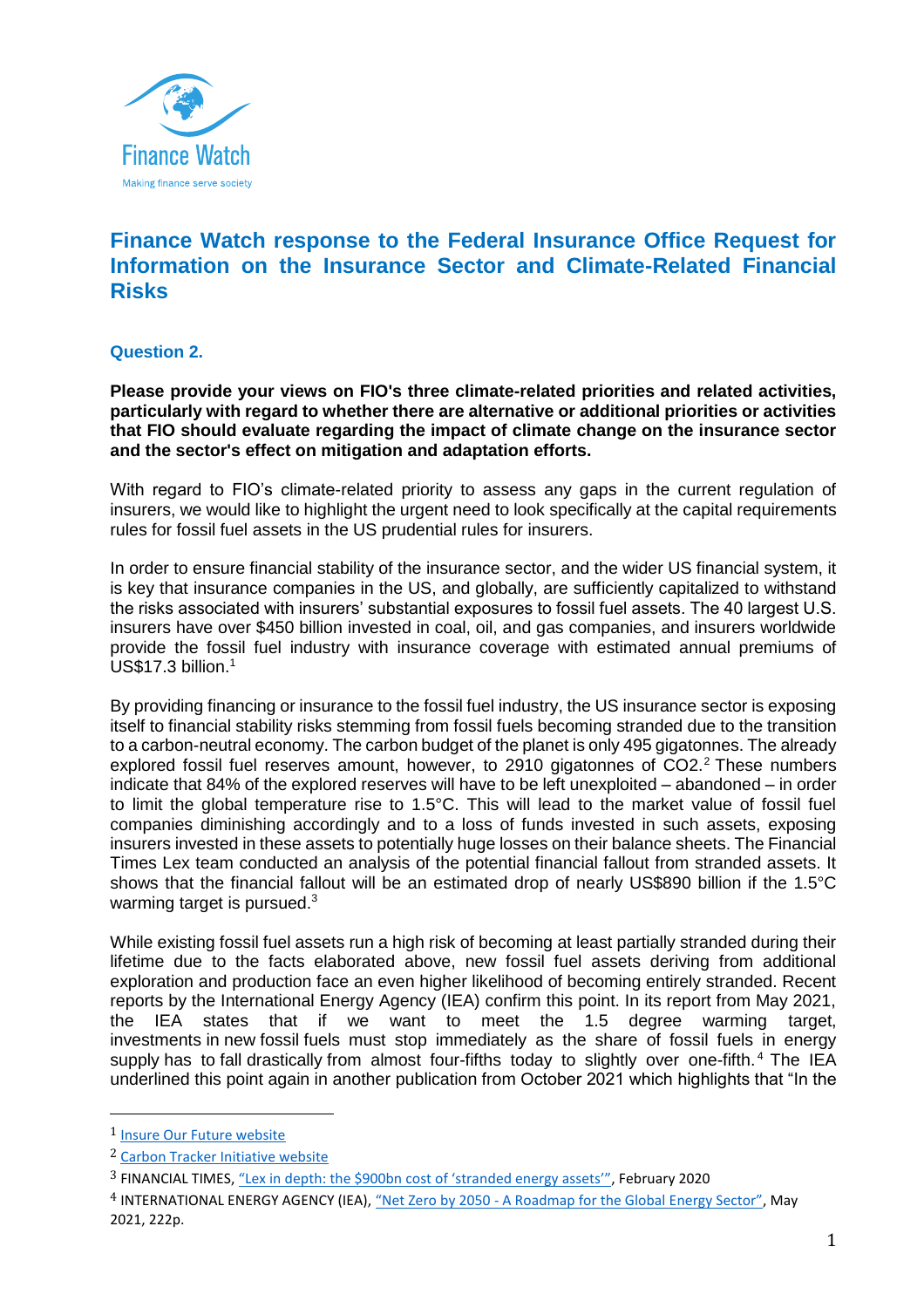

NZE (Net-Zero Emissions scenario), the rapid drop in oil and natural gas demand means that no fossil fuel exploration is required and no new oil and natural gas fields are required beyond those that have already been approved for development."<sup>5</sup>

In addition to transition risks, the insurance industry is also exposing itself and exacerbating physical and disruption risks by financing fossil fuels, endangering the sector's stability. Severe weather-related events such as floods, storms and wildfires are increasing in intensity and frequency due to climate change. This will increase damages and losses to businesses, homes, infrastructure and other assets covered by property and casualty insurance, ultimately resulting in higher insurance claims. In addition, more extreme weather events, such as heatwaves, could lead to unexpected higher mortality rates and the spread of pandemic risk (e.g. malaria, dengue). Research shows that a chronic rise in temperatures and humidity are a breeding ground for vector-borne diseases, increasing the likelihood and severity of epidemics and pandemics, which can result in higher life and health insurance claims.<sup>6</sup> If there is a sudden unexpected rise in insurance claims due to the reasons just highlighted, this can result in a risk to the solvency position of an insurance company if it does not have the reserves needed to meet sudden and unexpected liabilities on its balance sheet. If this affects several insurers, it can have systemic implications.

As highlighted by the International Association of Insurance Supervisors (IAIS) and the Sustainable Insurance Forum (SIF), insurers may face difficulty in accurately pricing insurance contracts covering physical climate risks as the risks can change in non-linear ways.<sup>7</sup> We are already witnessing some of the physical risks outlined above having consequences for insurers' balance sheets. Reports show that natural disasters already caused \$3 trillion of losses over the last decade, which is \$1.2 trillion higher than in 2000-2009, and cost insurers \$845 billion in payouts.<sup>8</sup>

We very much welcome that the world's leading regulators, including FIO, acknowledge the link between climate change and financial stability and the pressing need to address it. The measures and recommendations provided so far by the international regulatory community range from stress tests, scenario analyses to better ESG disclosures. While we welcome these developments, these proposed measures will not be able to address the situation in a decisive way on their own, partly because of the difficulty of modelling the risks that climate change poses to financial stability.

For example, in order for climate stress tests to be able to derive any meaningful conclusions regarding the solvency of institutions, climate risks must be modelled. Quantifying these risks, however, proves extremely difficult, if not impossible, as they are forward-looking and subject to radical uncertainty by nature. The so-called climate stress tests we have seen so far (e.g. the recent so-called "2020 Climate Pilot Exercise" conducted by the French regulator ACPR) have amounted to scenario-based analyses looking at how financial institutions will fare in different climate change scenarios, but have not derived conclusions regarding the solvency of institutions. In addition, these exercises have assessed transition risk and, some of them, physical risk but

 $\overline{a}$ 

<sup>&</sup>lt;sup>5</sup> INTERNATIONAL ENERGY AGENCY (IEA), ["World Energy Outlook 2021"](https://www.iea.org/reports/world-energy-outlook-2021), p. 100.

<sup>6</sup> WATTS, N., et al., "The 2019 report on The Lancet Countdown of health and climate change", The Lancet, 2020, p. 394.

<sup>7</sup> IAIS, SUSTAINABLE INSURANCE FORUM, ["Issues Paper on Climate Change Risks to the Insurance Sector"](https://www.insurancejournal.com/research/app/uploads/2018/08/IAIS_and_SIF_Issues_Paper_on_Climate_Change_Risks_to_the_Insurance_Sector_-1.pdf), July 2018, 81p., p. 14.

<sup>8</sup> INSURE OUR FUTURE, ["2020 Scorecard on Insurance, Fossil Fuels and Climate Change"](https://insurance-scorecard.com/), December 2020, 27p., p. 8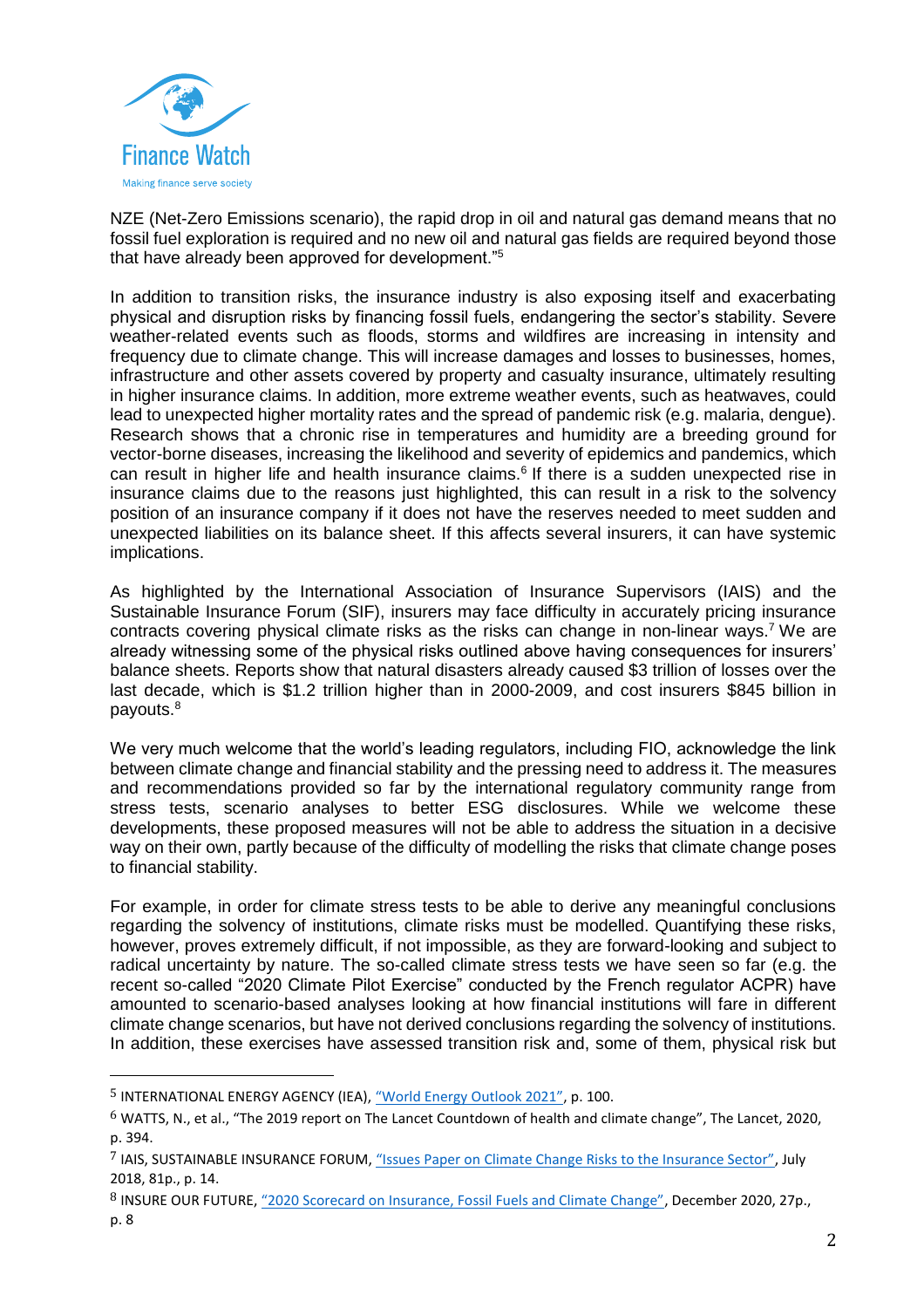

 $\overline{a}$ 

not the biggest of all climate change-related financial risks – a risk we describe as disruption risk. Disruption risk is the risk of large-scale disruption to the world as we know it, including to the economy and financial system. In its worst manifestation, disruption risk can lead to a world which is uninsurable, leading to insurance companies going out of business as well as the economy, and with it the financial system, collapsing. One manifestation of disruption risk that we are already witnessing is the insurance protection gap. The impacts of climate change are making the world increasingly uninsurable, leaving in particular vulnerable groups (minorities, underserved communities, etc.) exposed to financial losses from climate change-related natural catastrophes. The acceleration of physical and disruption risks stemming from the financing of fossil fuels by insurers is making this protection gap worse.

In the best of cases, the development and implementation of precise methods to measure climate change-related financial risks will take years, by when the planet's carbon budget will be nearly exhausted. Time is running short as only 10 to 15 years remain before the planet's carbon budget is exhausted. Therefore, we simply do not have the luxury of time to wait for good measurement methods of climate change-related financial risks before taking decisive action.

Better ESG disclosures, on their own, will also not result in the kind of decisive and immediate impact we need to avert a looming financial crisis. Transparency measures alone, however indispensable, will be ineffective by themselves in ensuring that financial institutions, including insurers, take account of climate change considerations in their investment and underwriting activities. For one, the consideration of the impact of business decisions, including investment and underwriting decisions, on the environment and society is a question of public interest. However, it is not in the nature of market forces, including insurance companies, to take into account on a voluntary basis the public interest in their business decision-making. Insurers, like all financial market players, "finance the world as it is" and, confronted with two profitable projects, one sustainable and one non-sustainable, provide capital to both projects, regardless of their impacts on climate change.

In addition, as shown by numerous studies and data, financial actors are under the impression that the severest impacts of climate change will be in the long-term and are therefore not material to the shorter time horizons of financial actors. They believe that climate change-related risks do not need to be taken into consideration now but only sometime in the future and that there remains ample time for them to adapt. More and better availability of data about climate change-related risks associated with investee companies and potential insurance clients alone will not be sufficient to change this.<sup>9</sup> A survey of 2000 investors conducted in 2020 by HSBC, for example, found that just 10% viewed the TCFD climate-related disclosures as a relevant source of information.<sup>10</sup> This has been confirmed by a recent report from ShareAction which shows that insurers largely ignore the systemic risks of climate change when taking investment, and in particular underwriting decisions, with US insurers performing particularly badly in international comparison.<sup>11</sup>

<sup>&</sup>lt;sup>9</sup> See for example: AMELI, N., DRUMMOND, P., BISARO, A., GRUBB, M., and CHENET, H., "Climate finance and [disclosure for institutional investors: why transparency is not enough"](https://link.springer.com/article/10.1007/s10584-019-02542-2), October 2019; CAMPIGLIO, E., MONNIN, P., and VON JAGOW, A., ["Climate Risks in Financial Assets"](https://www.cepweb.org/wp-content/uploads/2019/11/CEP-DN-Climate-Risks-in-Financial-Assets.pdf), November 2019 or CHRISTOPHERS, B., "Environmental [Beta or How Institutional Investors Think about Climate Change and Fossil Fuel Risk"](https://www.tandfonline.com/doi/full/10.1080/24694452.2018.1489213), February 2019.

 $10$  HOOK, L., and VINCENT, M., ["Green business reporting rules at risk of pale response"](https://www.ft.com/content/ad01f2c9-9eb0-4db6-9898-220c688d16c2), Financial Times, November 12 2020.

<sup>11</sup> SHAREACTION, ["Insuring Disaster: How the EU can improve the insurance framework 'Solvency II'"](https://api.shareaction.org/resources/reports/Insuring-Disaster-A-briefing-for-policymakers.pdf), August 2021.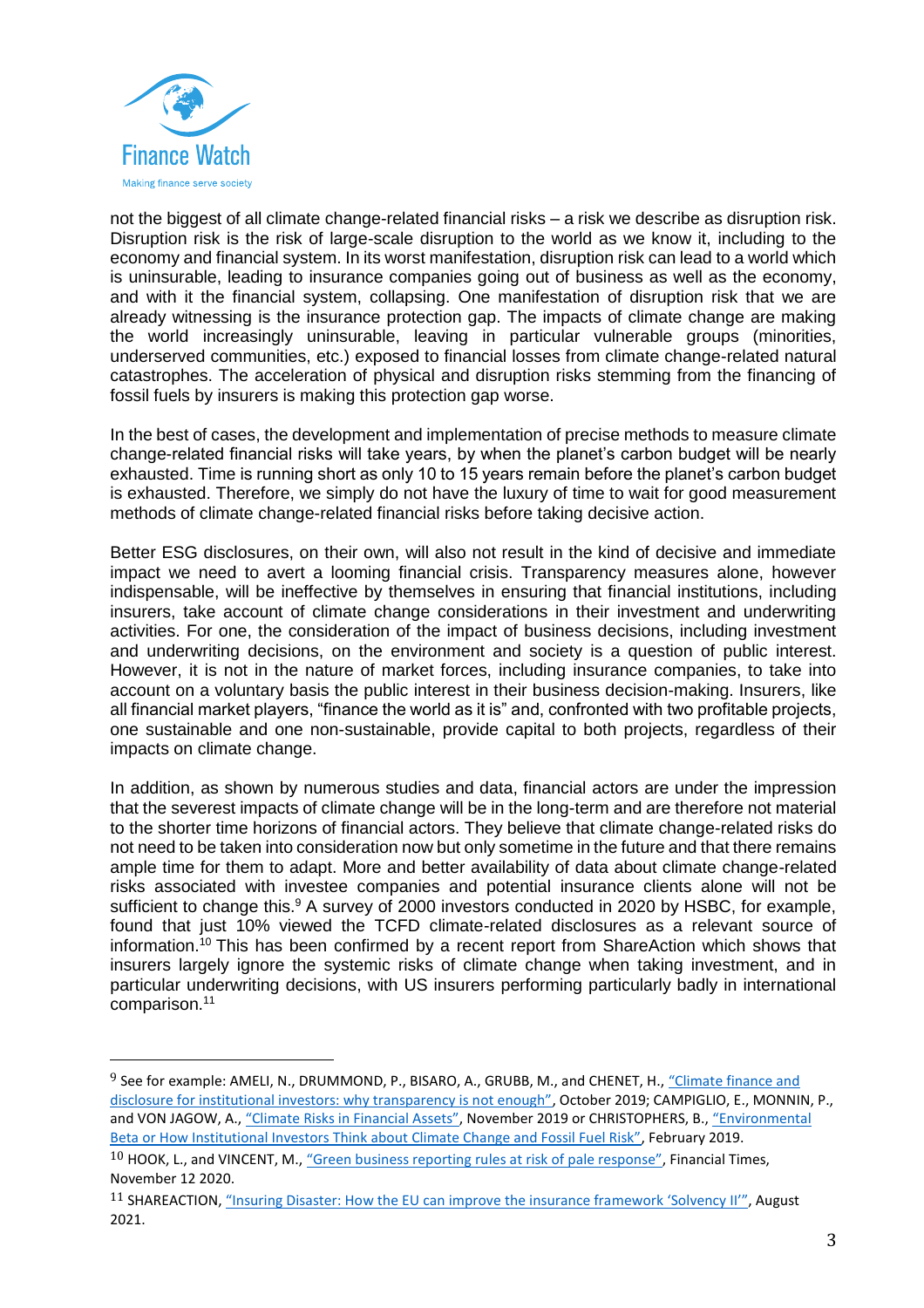

Therefore, in our view, a precautionary approach is needed to effectively ensure that the insurance sector is resilient to climate change-related financial risks. This entails insurers building up capital buffers to cover the future climate change-related losses and adequately pricing the risk of their fossil fuel financing. To achieve this, capital charges for fossil fuel exposures should be increased to reflect the high micro- and macroprudential risks associated with such exposures. The capital insurers must currently have in place for exposures to fossil fuels is inconsistent with the high risk profile of these assets and there is a need to bring capital requirements rules for insurers in coherence with itself as a risk-based tool, treating "comparable risks in a comparable manner". Not doing so equates to a situation where insurers are undercapitalized to meet the risks outlined above and in a situation which effectively equates to subsidizing fossil fuel finance. This, in turn, risks the emergence of another financial crisis – this time, however, potentially much worse than the one in 2008.

Finance Watch laid out in a report from July 2021, "Insuring the Uninsurable"<sup>12</sup> which easy tweaks to existing capital requirements rules are needed to ensure insurance sector resilience to climate change risks. The report focuses on the EU regulatory rulebook for insurers (Solvency II), however the logic and approach is also applicable for US insurance rules:

- Existing fossil fuel assets should be treated the same way as exposures deemed highly risky under existing capital requirements rules in the US prudential rulebooks, meaning the same capital charge applied currently to equity and bond investments deemed highly risky should be applied to investments in existing fossil fuel assets.
- A capital charge of 100% (full equity funding) should be applied to investments in new fossil fuel assets, namely new fossil fuel exploration and production – both for bond and equity investments. This is necessary given that new ventures speed up climate changerelated risks and are at a high risk of becoming fully stranded as highlighted by the IEA. For the same reasons, a 100% loss should be assumed when calculating the technical provisions required to settle the insurance and reinsurance obligations arising from coverage of policyholders taking part in new fossil fuel ventures.

This precautionary approach put forward by Finance Watch has garnered broad-based global support. It has been recognized by a panel of 50 banks, NGOs, academics, regulators and investors from the United States, Canada, the European Union and United Kingdom as the topranked policy proposal at the nexus of finance and climate change. In a report published on 13 April<sup>13</sup>, the international panel coordinated by the Climate Safe Lending Network in partnership with UNEP FI, identified the proposal by Finance Watch as the most impactful feasible solution to tackle the link between climate change and financial instability.

## **Question 3.**

 $\overline{a}$ 

**What specific types of data are needed to measure and effectively assess the insurance sector's exposures to climate-related financial risks? If data is not currently available, what are the key challenges in the collection of such climate-related data? In your response, please provide your views on the quality, consistency, comparability, granularity, and reliability of the available or needed data and associated data sources.**

<sup>12</sup> NORWOOD, P., ["Insuring the uninsurable"](https://www.finance-watch.org/wp-content/uploads/2021/07/finance-watch-report-insuring-the-uninsurable-july-2021-2.pdf), Finance Watch Report, July 2021.

<sup>13</sup> [Financial Stability in a Planetary Emergency,](https://www.climatesafelending.org/financial-stability-in-a-planetary-emergency) Climate Safe Lending Network, April 2021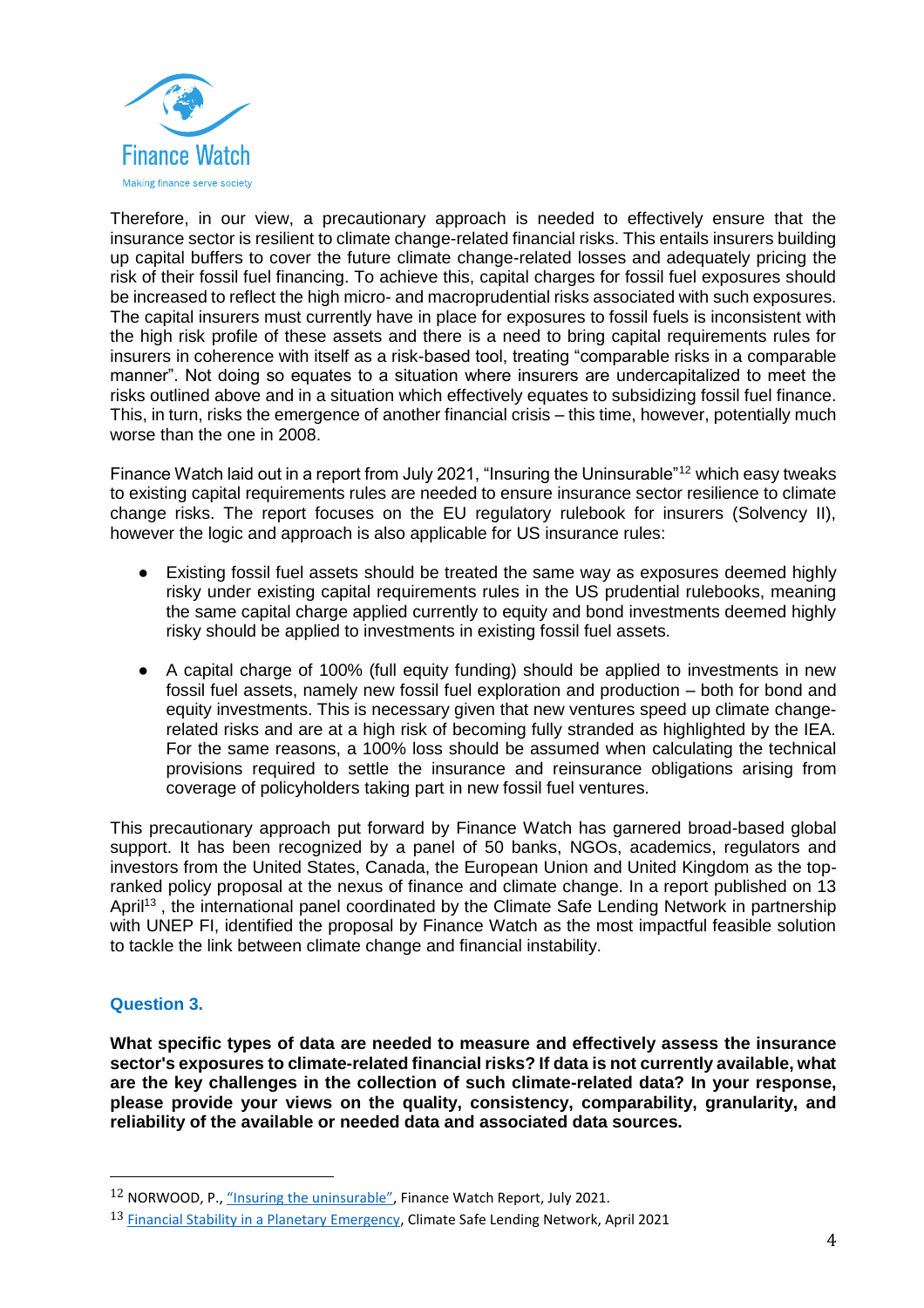

As pointed out in our answer to Question 2, climate change-related financial risks, in particular physical and disruption risk, are very difficult to quantify and measure.

Climate change is a complex phenomenon subject to radical uncertainty.<sup>14</sup> As highlighted in "The green swan", a publication under the auspices of the Bank of International Settlements (BIS) on financial stability and climate change, "Climate-related physical and transition risks involve interacting, nonlinear and fundamentally unpredictable environmental, social, economic and geopolitical dynamics that are irreversibly transformed by the growing concentration of greenhouse gases in the atmosphere."<sup>15</sup> Given the profound uncertainties involved, no single model or scenario can provide a full picture of the potential macroeconomic, sectorial and firmlevel impacts caused by climate change.

For example, the IPCC considers a set of 222 scenarios compatible with the 1.5°C or 2°C global warming target, plus 189 scenarios representing a variety of non-desirable warmer futures.<sup>16</sup> Worse yet, these models "only represent global emission pathways, not the multiple variations at regional and national levels that interact with each other and are the responsibility of local and national governments, central banks and supervisors. These are simply the multiple scenarios of climate pathways, which have not even been mapped on to highly complex interconnected modern financial systems — that would engender yet more potential scenarios...."<sup>17</sup>

As pointed out in our answer to Question 2, given the difficulty of quantifying climate changerelated financial risks, in particular disruption risk, measures or recommendations centered on or relying on the measurement of climate change-related financial risks are prone to have serious shortcomings and would need – in the best case scenario – many years to perfect. Therefore, results of exercises such as the results of what the French regulator ACPR calls "the first climate pilot exercise covering the banking and insurance sectors" are questionable with regard to their ability to give a complete view of the situation and foster meaningful action, this notwithstanding the merit they have of raising the awareness of financial institutions to the threat that climate change represents for them and the difficulty of measuring its impact with any degree of precision.<sup>18</sup>

In light of the above, there is a need to complement the current approach which is focusing on looking for ways to measure and monitor climate change risks on the financial system with a precautionary approach. This would translate in ensuring that the Pillar 1 capital requirements rules for insurers adequately take into account the high risk profile of fossil fuel exposures. Not doing so would lead to a situation where we are running the risk of exposing the world to a financial crisis which could be far worse than the one in 2008.

#### **Question 4.**

 $\overline{a}$ 

<sup>14</sup> CHENET, H., RYAN-COLLINS, J., VAN LERVEN, F., "Finance, climate[-change and radical uncertainty: Towards a](https://www.sciencedirect.com/science/article/pii/S092180092100015X)  [precautionary approach to financial policy"](https://www.sciencedirect.com/science/article/pii/S092180092100015X), Ecological Economics, Vol. 183, February 2021, 14p.

<sup>15</sup> BOLTON, P., DESPRES, M., PEREIRA DA SILVA, L., SAMAMA, F., SVARTZMAN, R., ["The green swan –](https://www.bis.org/publ/othp31.pdf) Central [banking and financial stability in the age of climate change"](https://www.bis.org/publ/othp31.pdf), January 2020, 107p., p. 1.

<sup>16</sup> CHENET, H., RYAN-COLLINS, J., VAN LERVEN, F., "Finance, climate[-change and radical uncertainty: Towards a](https://www.sciencedirect.com/science/article/pii/S092180092100015X)  [precautionary approach to financial policy"](https://www.sciencedirect.com/science/article/pii/S092180092100015X), Ecological Economics, Vol. 183, February 2021, 14p., p. 3.  $17$  Ibid, p. 3.

<sup>18</sup> AUTORITE DE CONTROLE PRUDENTIEL ET DE RESOLUTION (ACPR), "A first assessment of financial risks [stemming from climate change: The main r](https://acpr.banque-france.fr/search-es?term=20210504+as+pilot+exercise+climat+change)esults of the 2020 climate pilot exercise", May 2021, 61p.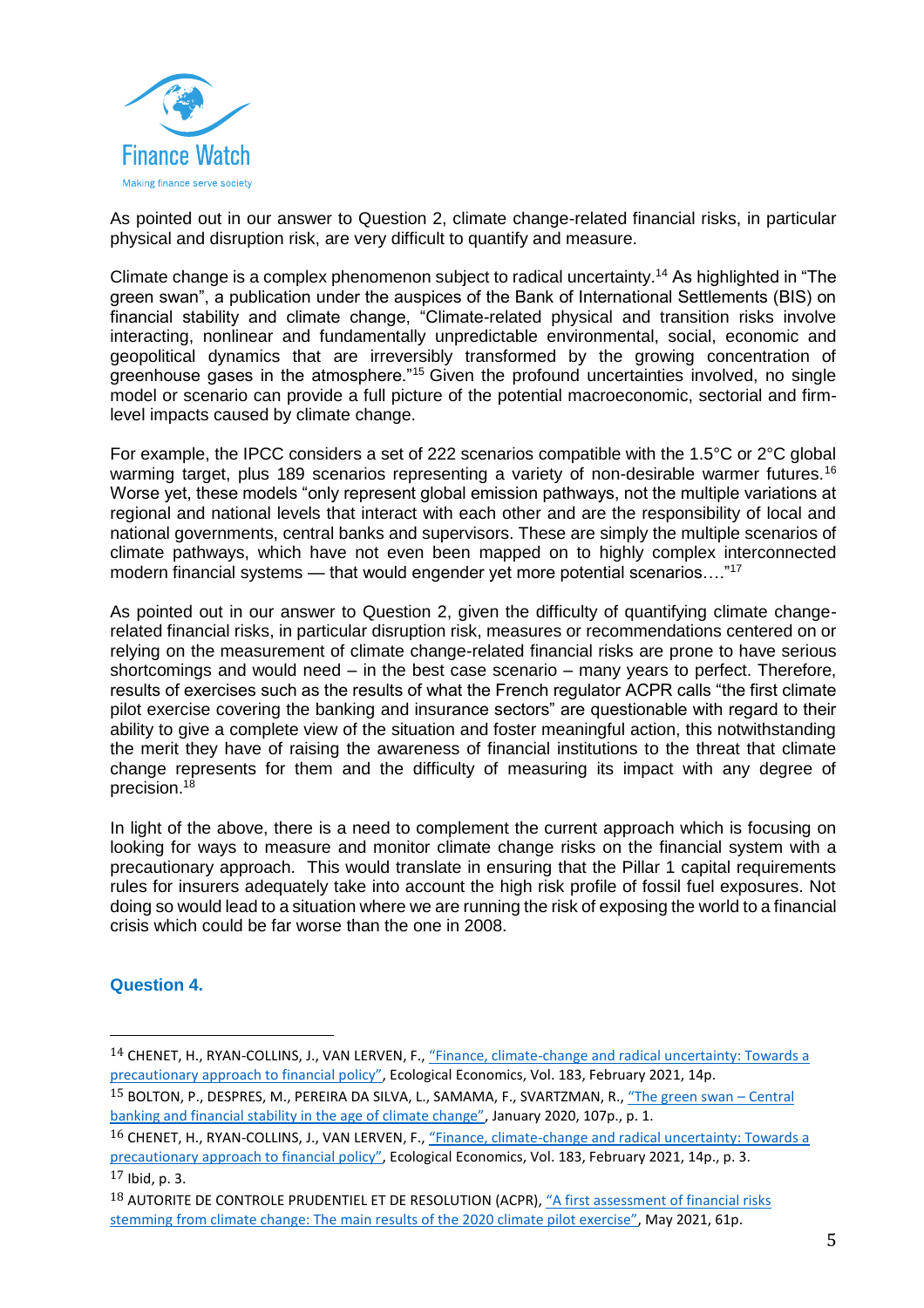

**What are the key factors for the insurance sector in developing standardized, comparable, and consistent climate-related financial risk disclosures? In your response, please discuss whether a global approach for disclosure standards needs to be adopted domestically for insurers. Please also address the advantages and disadvantages of current proposals to standardize such disclosures, such as those set forth by the Task Force on Climate-Related Financial Disclosures or the NAIC's Insurer Climate Risk Disclosure Data Survey.**

Climate-related financial risks are systemic in nature and therefore need a global approach, both in terms of prudential regulation and disclosure. If this does not happen these risks may be shifted rather than dealt with, leaving the global financial system as whole vulnerable.

With the necessity of a global disclosure approach in mind, there is a vital need for the international community to approach insurers' climate-related reporting standards with a coherent materiality approach. Two conceptions prevail in that respect: one founded on 'outside-in' financial materiality (so-called 'single materiality'), and one founded on the combination of both single materiality and of 'inside-out' environmental materiality dubbed 'double materiality'. Different standards exist or are being developed internationally which all have the potential and the credibility of becoming internationally recognized standards. Some of them, such as the standards set forth by the Task Force on Climate-Related Financial Disclosures (TCFD) are founded on single materiality, but other standards such as those currently deployed by the European Union's European Financial Reporting Advisory Group (EFRAG) are founded on double materiality. Given the nature of the feed-back loop between insurance companies and climate change whereby insurance companies enable climate change by investing in and insuring fossil fuel companies ('inside-out' environmental materiality), knowing that climate change will destabilize the financial sector, and therefore insurance companies ('outside-in' financial materiality), it is essential for reporting standards to be founded on double materiality if we want financial supervisors to be in a position to conduct their financial stability mandate. In any case, developing international standardized, comparable, and consistent climate-related financial risk disclosures is essential: given the global nature of climate change, the global nature of the insurance business (whether as investor or as insurer), the global dimension of the largest insurance groups, and the global interconnection between insurance companies worldwide, only comparable and consistent international standards can be useful, to the exclusion of any domestic standards, regardless of the importance and the size of the economy of a particular nation, in this instance the U.S.A.

#### **Question 6.**

**What are the likely advantages and disadvantages of a verified, open-source, centralized database for climate-related information on the insurance sector? Please include in your response the types of information, if any, that may be most useful to disseminate through such a database and the key elements in the development and design of such a database.** An open-source centralized database can help to facilitate access to comparable, qualitative and reliable financial and sustainability information for investors, other financial market participants, regulators, academia and civil society. If well designed and implemented such a database holds the potential for improved access to corporate and product disclosures, which would encourage sustainable investments.

A centralized database should prioritize inclusion of company financial, sustainability and company law disclosures, as well as product-related disclosures relevant for retail investors. It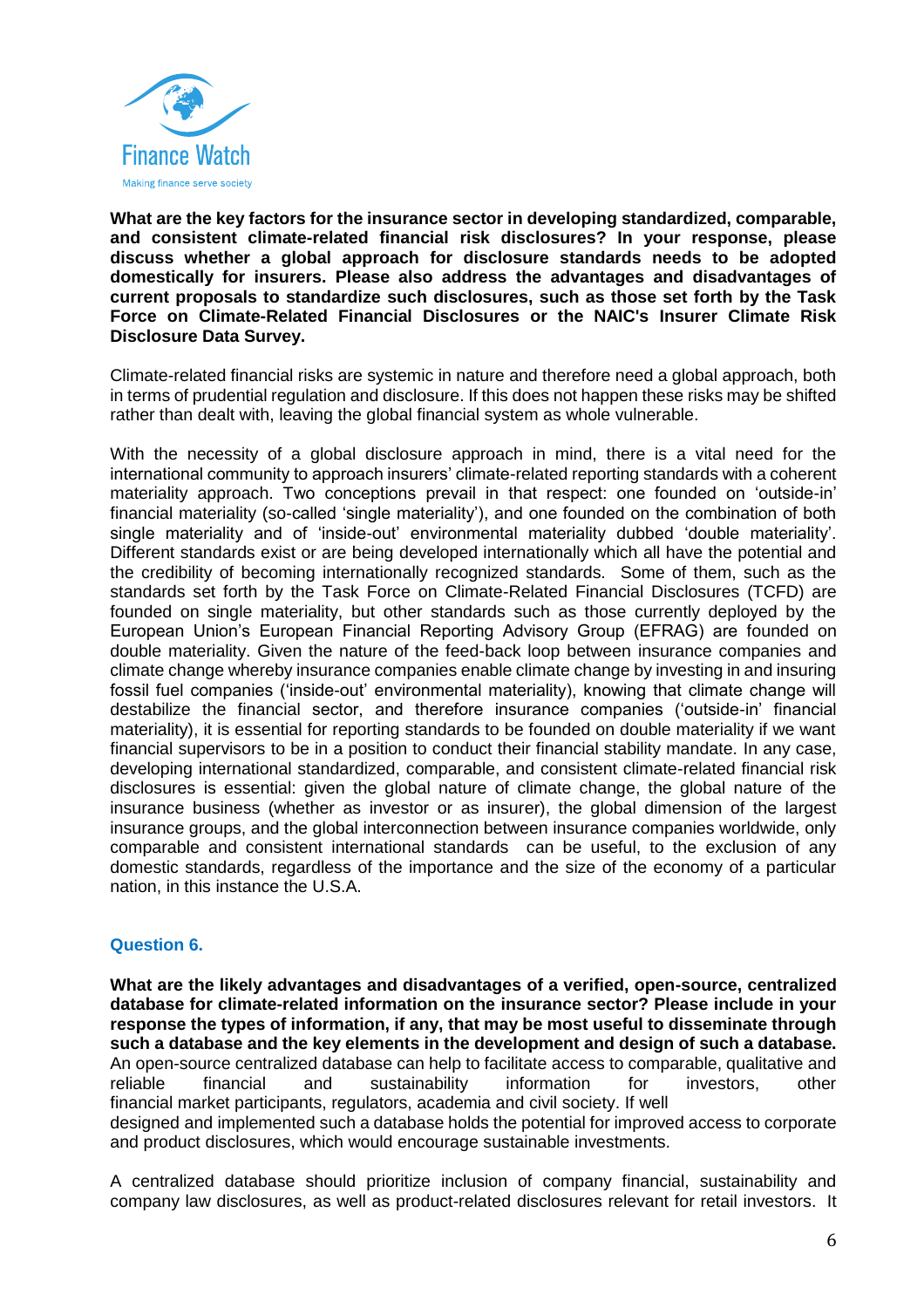

should allow voluntary disclosures by companies outside the scope of existing disclosure requirements.

The most effective way to organize the database would be as a public-private partnership operated by all US federal supervisory authorities, with a leading role played by the SEC. All relevant stakeholders should be involved in the governance with retail investors, academia and civil society on an equal footing with the financial industry. The bulk of funding for a database should come from financial industry participants who will be the biggest economic beneficiaries. Finally disclosures for the database should be done in a structured and machine-readable format and be accessible without need for any specialized software. This is an important part of the database being open-source as it ensures data can be widely used and processed by different stakeholders.

#### **Question 7.**

**How should FIO identify and assess climate-related issues or gaps in the supervision and regulation of insurers, including their potential impact on financial stability? In your response, please address insurance supervision and regulations concerning: (a) Prudential concerns, (b) market conduct regarding insurance products and services, and (c) consumer protection. In addition, please discuss how FIO should assess the effectiveness of U.S. state insurance regulatory and supervisory policies in addressing and managing the climate-related financial risks with regard to the threat they may pose to U.S financial stability, including identifying (1) the major channels through which climate-related physical, transition, and/or liability risks may impact the stability of the U.S. insurance market, and (2) the degree to which insurers' business models could be affected by each category of risk and the relevant time horizons for such effects.**

Given the scale of climate-related financial risks and the fact that they present a systemic threat a harmonized regulatory approach at federal level is needed. Divergent approaches at State level could undermine action in this area and reduce the effectiveness of any measures to address these risks.

In order to manage enforcement of any regulatory action taken the FIO would need to ensure regular, structured dialogue with State insurance commissioners and the NAIC. These exchanges allow commissioners and the FIO to collectively increase their knowledge of the best practices and pitfalls that can arise in the supervisory process. This can then ensure that necessary adjustments to regulatory approaches can be made to ensure enforcement.

#### **Question 8.**

**Please identify the key structural issues that could inhibit the ability of insurance supervisors to assess and manage climate-related financial risk in the insurance sector (e.g., accounting frameworks, other standards). What barriers could inhibit the integration of climate-related financial risks into insurance regulation?**

The first key challenge for supervisors to overcome is the lack of ability to assess climate risk through modelling. As highlighted in our answers to questions 2 and 3, it is currently not possible to quantify climate risk. Historical data cannot be used for modelling and the scenario-analysis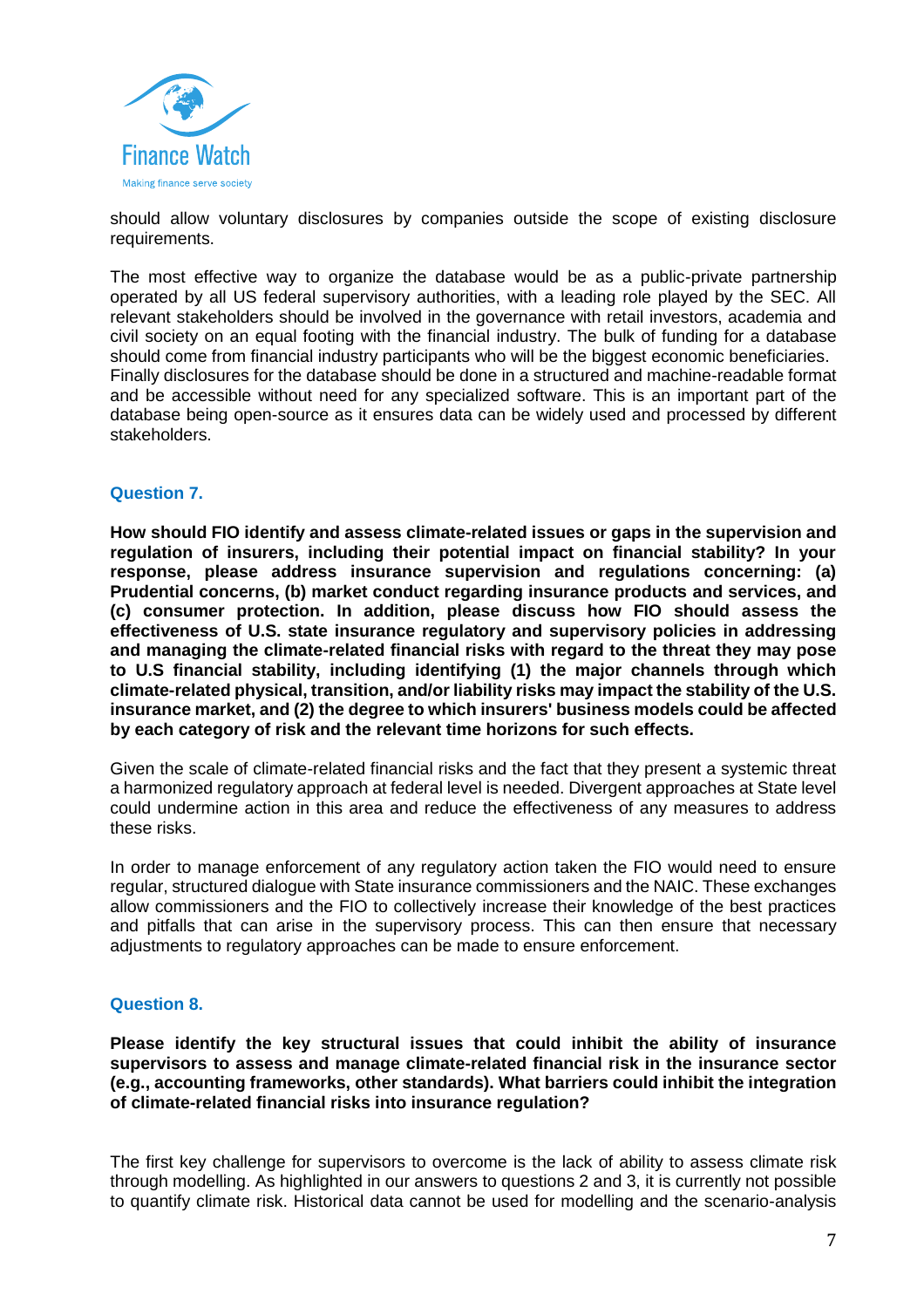

currently being conducted by supervisors across the world are not sufficient to conduct proper climate change stress tests (i.e. leading to conclusions on possible capital shortfalls) or provide conclusions for regulatory action.

It is important to note that while this is a barrier it is by no means insurmountable. Sufficient evidence exists to confirm the need for regulatory action on climate-related financial risks and shows that this action is needed swiftly. Given the issues with taking a quantitative approach, efforts need to focus on a precautionary approach as outlined in our answers to questions 2 and 3.

The second key challenge for supervisors is the necessity, explained in our response to question 4, to work on the basis of international standards (as opposed to domestic standards) to be able to monitor and understand the evolution of the climate change-related risks incurred by the insurance industry. Global standards need to be developed and used by supervisors in order to monitor and respond to a global problem (the impact of climate change on the insurance sector and its resilience) facing an insurance industry operating globally.

### **Question 9.**

**What approaches used by other jurisdictions or multi-national organizations should FIO evaluate that would help inform it about existing supervisory and regulatory issues and gaps concerning climate-related financial risks? Please describe these approaches, including their advantages and disadvantages, as well as available data sources on these approaches.**

There are important relevant approaches and processes underway in both the EU and the UK at this point in time. A number of recent reports published as part of ongoing supervisory and regulatory process on climate-related financial risks have identified regulatory issues and gaps. They relate to the timing constraints for action to be taken in this area and to the need to ensure these risks are properly captured by capital charges.

The UK Prudential Regulation Authority's recently published report on 'Climate-related financial risk management and the role of capital requirements' kicks off the fastest process to date to come to proposals on the way forward in this area. This is in itself recognizing the small window for action in this area and the need for regulatory action to move quickly.

The report also states that "capital can be used for the consequences, not the causes of climate change", effectively indicating the need for prudential regulation and capital charges to be used as tools to manage risk, not as policy tools. The report also finds that "climate-related financial risks are partially captured by current frameworks, but there are gaps", recognizing the need to explore how capital charges should be adjusted to reflect climate-related financial risks.

The Network on Greening the Financial System's October 2021 publication 'Scenarios in Action: a progress report on global supervisory and central bank climate scenario exercises' comes to the conclusion that "methodological limitations may also impair the usefulness of climate exercises to understand the need for targeted prudential policies to tackle climate risks, and to consequently calibrate possible prudential instruments". It again identifies the limits of some first approaches to address climate-related financial risks and points to the need to re-calibrate capital charges.